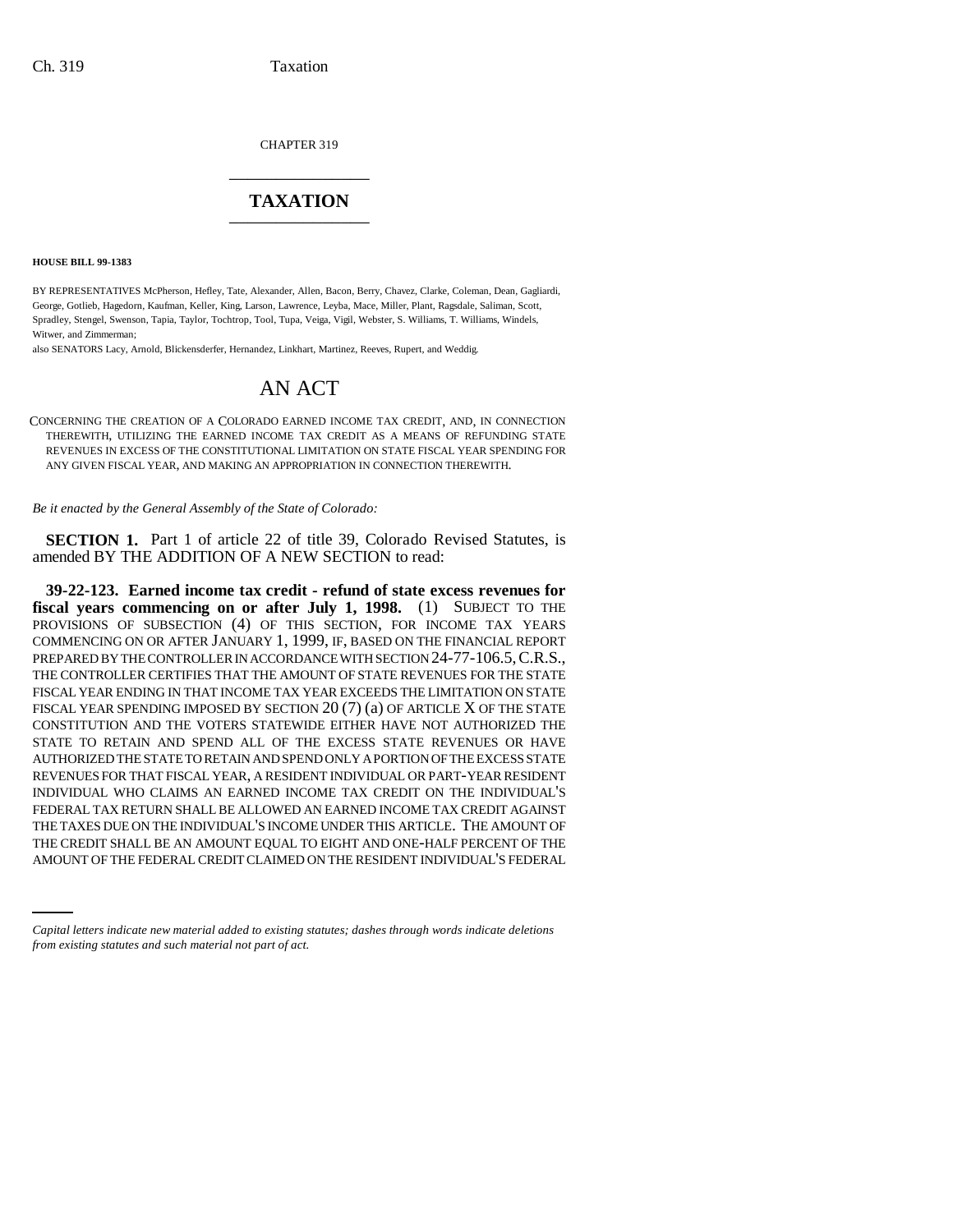TAX RETURN OR, IN THE CASE OF A PART-YEAR RESIDENT INDIVIDUAL, SUCH AMOUNT AS SHALL REFLECT EIGHT AND ONE-HALF PERCENT OF THE FEDERAL EARNED INCOME CREDIT EARNED WHILE A RESIDENT OF COLORADO.

(2) IF THE CREDIT ALLOWED UNDER SUBSECTION (1) OF THIS SECTION EXCEEDS THE INCOME TAXES DUE ON THE RESIDENT INDIVIDUAL'S INCOME, THE AMOUNT OF THE CREDIT NOT USED TO OFFSET INCOME TAXES SHALL NOT BE CARRIED FORWARD AS TAX CREDITS AGAINST THE RESIDENT INDIVIDUAL'S SUBSEQUENT YEARS' INCOME TAX LIABILITY AND SHALL BE REFUNDED TO THE INDIVIDUAL.

(3) ANY EARNED INCOME TAX CREDIT ALLOWED FOR ANY GIVEN TAXABLE YEAR PURSUANT TO THIS SECTION SHALL BE PUBLISHED IN RULES PROMULGATED BY THE EXECUTIVE DIRECTOR OF THE DEPARTMENT OF REVENUE IN ACCORDANCE WITH ARTICLE 4 OF TITLE 24, C.R.S., AND SHALL BE INCLUDED IN INCOME TAX FORMS FOR THAT TAXABLE YEAR.

(4) (a) IF, BASED ON THE FINANCIAL REPORT PREPARED BY THE CONTROLLER IN ACCORDANCE WITH SECTION 24-77-106.5,C.R.S., THE CONTROLLER CERTIFIES THAT THE AMOUNT OF STATE REVENUES FOR THE STATE FISCAL YEAR COMMENCING ON JULY 1, 1998, EXCEEDS THE LIMITATION ON STATE FISCAL YEAR SPENDING IMPOSED BY SECTION 20(7) (a) OF ARTICLE X OF THE STATE CONSTITUTION FOR THAT FISCAL YEAR BY LESS THAN FIFTY MILLION DOLLARS, THEN THE CREDIT AUTHORIZED BY SUBSECTION (1) OF THIS SECTION SHALL NOT BE ALLOWED FOR THE INCOME TAX YEAR COMMENCING ON JANUARY 1, 1999.

(b) IF, BASED ON THE FINANCIAL REPORT PREPARED BY THE CONTROLLER IN ACCORDANCE WITH SECTION 24-77-106.5,C.R.S., THE CONTROLLER CERTIFIES THAT THE AMOUNT OF STATE REVENUES FOR ANY STATE FISCAL YEAR COMMENCING ON OR AFTER JULY 1, 1999, EXCEEDS THE LIMITATION ON STATE FISCAL YEAR SPENDING IMPOSED BY SECTION  $20(7)(a)$  OF ARTICLE X OF THE STATE CONSTITUTION FOR THAT FISCAL YEAR BY LESS THAN FIFTY MILLION DOLLARS, AS ADJUSTED PURSUANT TO PARAGRAPH (c) OF THIS SUBSECTION (4), THEN THE CREDIT AUTHORIZED BY SUBSECTION (1) OF THIS SECTION SHALL NOT BE ALLOWED FOR THE INCOME TAX YEAR IN WHICH SAID STATE FISCAL YEAR ENDED.

(c) (I) NO LATER THAN OCTOBER 1 OF ANY GIVEN CALENDAR YEAR COMMENCING ON OR AFTER JANUARY 1, 2000, THE EXECUTIVE DIRECTOR OF THE DEPARTMENT OF REVENUE SHALL ANNUALLY ADJUST THE DOLLAR AMOUNT SPECIFIED IN PARAGRAPH (b) OF THIS SUBSECTION (4) TO REFLECT THE RATE OF GROWTH OF COLORADO PERSONAL INCOME FOR THE CALENDAR YEAR IMMEDIATELY PRECEDING THE CALENDAR YEAR IN WHICH SUCH ADJUSTMENT IS MADE. FOR PURPOSES OF THIS SUBPARAGRAPH (I), "THE RATE OF GROWTH OF COLORADO PERSONAL INCOME" MEANS THE PERCENTAGE CHANGE BETWEEN THE MOST RECENT PUBLISHED ANNUAL ESTIMATE OF TOTAL PERSONAL INCOME FOR COLORADO, AS DEFINED AND OFFICIALLY REPORTED BY THE BUREAU OF ECONOMIC ANALYSIS IN THE UNITED STATES DEPARTMENT OF COMMERCE FOR THE CALENDAR YEAR IMMEDIATELY PRECEDING THE CALENDAR YEAR IN WHICH THE ADJUSTMENT IS MADE AND THE MOST RECENT PUBLISHED ANNUAL ESTIMATE OF TOTAL PERSONAL INCOME FOR COLORADO, AS DEFINED AND OFFICIALLY REPORTED BY THE BUREAU OF ECONOMIC ANALYSIS IN THE UNITED STATES DEPARTMENT OF COMMERCE FOR THE CALENDAR YEAR PRIOR TO THE CALENDAR YEAR IMMEDIATELY PRECEDING THE CALENDAR YEAR IN WHICH THE ADJUSTMENT IS MADE.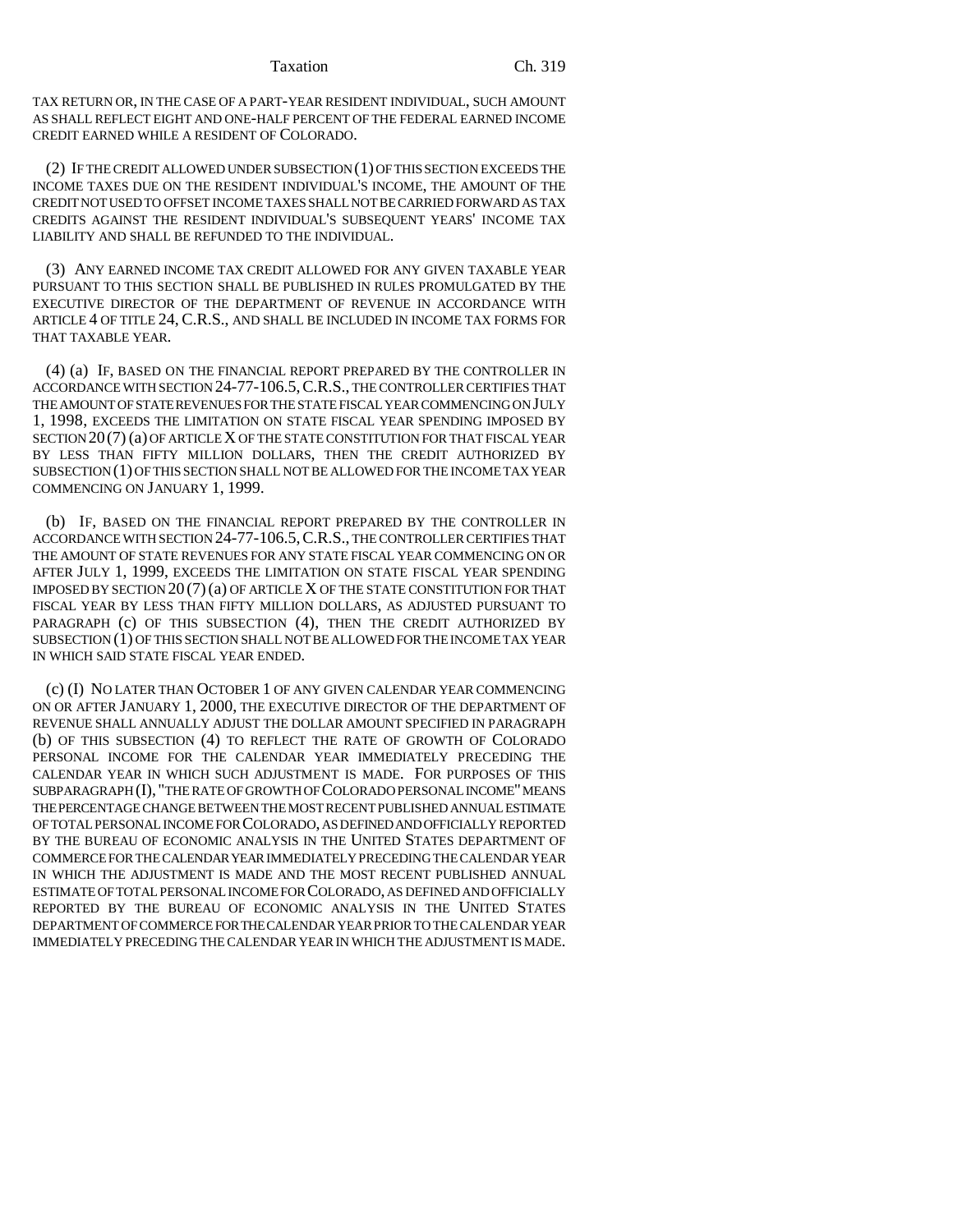### Ch. 319 Taxation

(II) UPON CALCULATING THE ADJUSTMENT OF SAID DOLLAR AMOUNT IN ACCORDANCE WITH SUBPARAGRAPH (I) OF THIS PARAGRAPH (c), THE EXECUTIVE DIRECTOR SHALL NOTIFY IN WRITING THE EXECUTIVE COMMITTEE OF THE LEGISLATIVE COUNCIL CREATED PURSUANT TO SECTION 2-3-301 (1), C.R.S., OF THE ADJUSTED DOLLAR AMOUNT AND THE BASIS FOR THE ADJUSTMENT. SUCH WRITTEN NOTIFICATION SHALL BE GIVEN WITHIN FIVE WORKING DAYS AFTER SUCH CALCULATION IS COMPLETED, BUT SUCH WRITTEN NOTIFICATION SHALL BE GIVEN NO LATER THAN OCTOBER 1 OF THE CALENDAR YEAR.

(III) IT IS THE FUNCTION OF THE EXECUTIVE COMMITTEE TO REVIEW AND APPROVE OR DISAPPROVE SUCH ADJUSTMENT OF SAID DOLLAR AMOUNT WITHIN TWENTY DAYS AFTER RECEIPT OF SUCH WRITTEN NOTIFICATION FROM THE EXECUTIVE DIRECTOR. ANY ADJUSTMENT THAT IS NOT APPROVED OR DISAPPROVED BY THE EXECUTIVE COMMITTEE WITHIN SAID TWENTY DAYS SHALL BE AUTOMATICALLY APPROVED; EXCEPT THAT, IF WITHIN SAID TWENTY DAYS THE EXECUTIVE COMMITTEE SCHEDULES A HEARING ON SUCH ADJUSTMENT, SUCH AUTOMATIC APPROVAL SHALL NOT OCCUR UNLESS THE EXECUTIVE COMMITTEE DOES NOT APPROVE OR DISAPPROVE SUCH ADJUSTMENT AFTER THE CONCLUSION OF SUCH HEARING. ANY HEARING CONDUCTED BY THE EXECUTIVE COMMITTEE PURSUANT TO THIS SUBPARAGRAPH (III) SHALL BE CONCLUDED NO LATER THAN TWENTY-FIVE DAYS AFTER RECEIPT OF SUCH WRITTEN NOTIFICATION FROM THE EXECUTIVE DIRECTOR.

(IV) (A) IF THE EXECUTIVE COMMITTEE DISAPPROVES ANY ADJUSTMENT OF SAID DOLLAR AMOUNT CALCULATED BY THE EXECUTIVE DIRECTOR PURSUANT TO THIS PARAGRAPH (c), THE EXECUTIVE COMMITTEE SHALL SPECIFY SUCH ADJUSTED DOLLAR AMOUNT TO BE UTILIZED BY THE EXECUTIVE DIRECTOR. ANY ADJUSTED DOLLAR AMOUNT SPECIFIED BY THE EXECUTIVE COMMITTEE PURSUANT TO THIS SUB-SUBPARAGRAPH (A) SHALL BE CALCULATED IN ACCORDANCE WITH THE PROVISIONS OF THIS PARAGRAPH (c).

(B) FOR THE PURPOSE OF DETERMINING WHETHER THE CREDIT AUTHORIZED BY SUBSECTION (1) OF THIS SECTION IS TO BE ALLOWED FOR ANY GIVEN INCOME TAX YEAR, THE EXECUTIVE DIRECTOR SHALL NOT UTILIZE ANY ADJUSTED DOLLAR AMOUNT THAT HAS NOT BEEN APPROVED PURSUANT TO SUBPARAGRAPH (III) OF THIS PARAGRAPH (c) OR OTHERWISE SPECIFIED PURSUANT TO SUB-SUBPARAGRAPH (A) OF THIS SUBPARAGRAPH (IV).

(V) IF ONE OR MORE BALLOT QUESTIONS ARE SUBMITTED TO THE VOTERS AT A STATEWIDE ELECTION TO BE HELD IN NOVEMBER OF ANY CALENDAR YEAR COMMENCING ON OR AFTER JANUARY 1, 1999, THAT SEEK AUTHORIZATION FOR THE STATE TO RETAIN AND SPEND ALL OR ANY PORTION OF THE AMOUNT OF EXCESS STATE REVENUES FOR THE STATE FISCAL YEAR ENDING DURING SAID CALENDAR YEAR, THE EXECUTIVE DIRECTOR SHALL NOT DETERMINE WHETHER THE CREDIT AUTHORIZED BY SUBSECTION (1) OF THIS SECTION SHALL BE ALLOWED AND SHALL NOT PROMULGATE RULES CONTAINING SAID CREDIT UNTIL THE IMPACT OF THE RESULTS OF SAID ELECTION ON THE AMOUNT OF THE EXCESS STATE REVENUES TO BE REFUNDED IS ASCERTAINED.

(5) THE GENERAL ASSEMBLY FINDS AND DECLARES THAT AN EARNED INCOME TAX CREDIT IS A REASONABLE METHOD OF REFUNDING A PORTION OF THE STATE EXCESS REVENUES REQUIRED TO BE REFUNDED IN ACCORDANCE WITH SECTION 20 (7) (d) OF ARTICLE X OF THE STATE CONSTITUTION.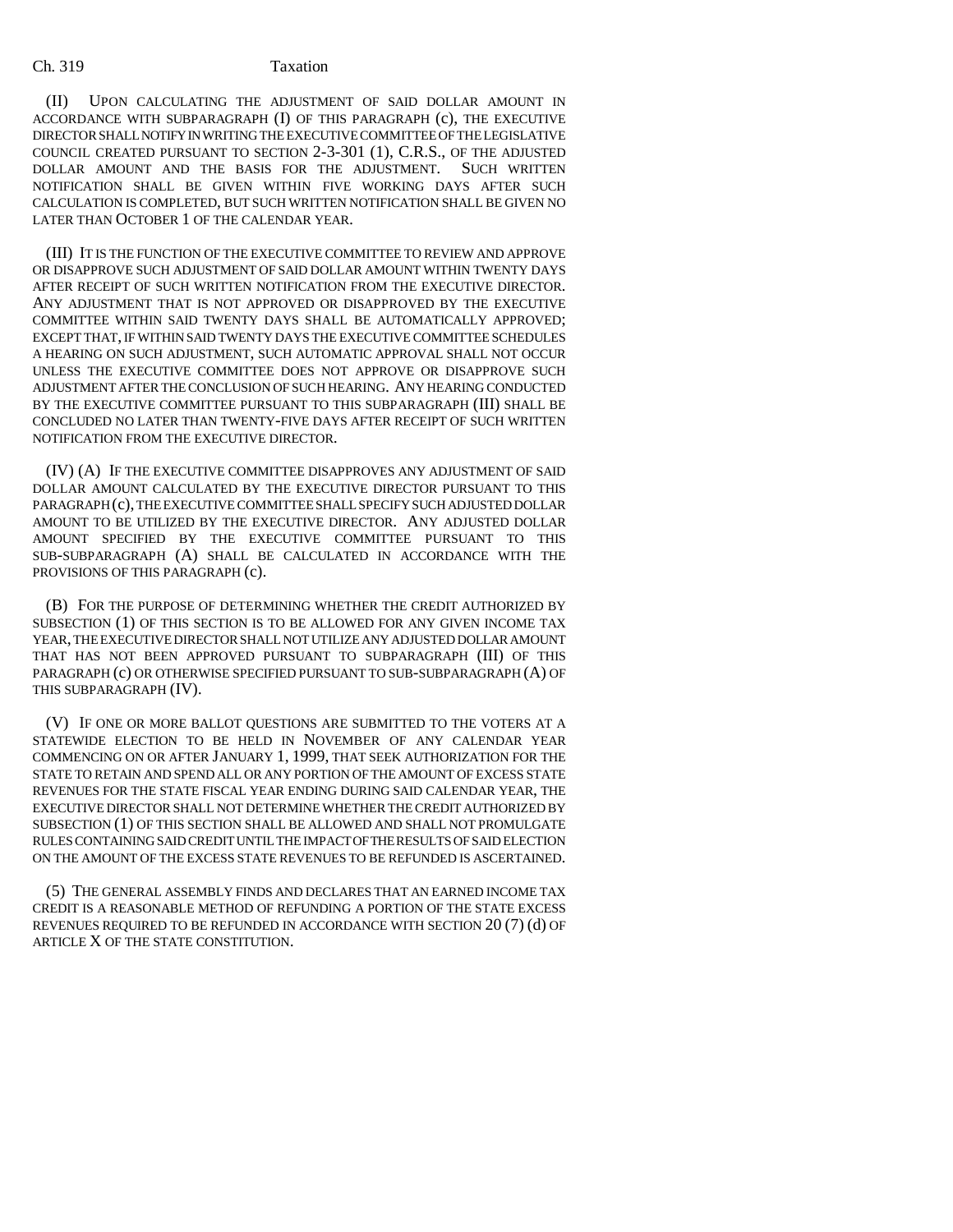**SECTION 2.** 24-77-106.5, Colorado Revised Statutes, is amended to read:

**24-77-106.5. Annual financial report - certification of state excess revenues.** (1) (a) For each fiscal year, the controller shall prepare a financial report for the state for purposes of ascertaining compliance with the provisions of this article. Any financial report prepared pursuant to this section shall include, but shall not be limited to, state fiscal year spending, reserves, revenues, and debt. Such financial report shall be audited by the state auditor.

(b) BASED UPON THE FINANCIAL REPORT PREPARED IN ACCORDANCE WITH PARAGRAPH (a) OF THIS SUBSECTION (1) FOR ANY GIVEN FISCAL YEAR, THE CONTROLLER SHALL CERTIFY TO THE GOVERNOR, THE GENERAL ASSEMBLY, AND THE EXECUTIVE DIRECTOR OF THE DEPARTMENT OF REVENUE NO LATER THAN SEPTEMBER 1 FOLLOWING THE END OF A FISCAL YEAR THE AMOUNT OF STATE REVENUES IN EXCESS OF THE LIMITATION ON STATE FISCAL YEAR SPENDING IMPOSED BY SECTION 20 (7) (a) OF ARTICLE X OF THE STATE CONSTITUTION, IF ANY, FOR SUCH FISCAL YEAR.

(2) ANY FINANCIAL REPORT PREPARED AND CERTIFICATION OF STATE EXCESS REVENUES MADE PURSUANT TO SUBSECTION (1) OF THIS SECTION SHALL BE AUDITED BY THE STATE AUDITOR. NO LATER THAN SEPTEMBER 15 FOLLOWING THE CERTIFICATION MADE BY THE STATE CONTROLLER FOR ANY GIVEN FISCAL YEAR, THE STATE AUDITOR SHALL REPORT AND TRANSMIT TO THE GOVERNOR, THE GENERAL ASSEMBLY, AND THE EXECUTIVE DIRECTOR OF THE DEPARTMENT OF REVENUE THE RESULTS OF ANY AUDIT CONDUCTED IN ACCORDANCE WITH THIS SUBSECTION (2).

 $(2)$  (3) Notwithstanding any generally accepted accounting principles to the contrary, financial reports prepared pursuant to subsection (1) of this section shall not include any unrealized gains or losses on investments held by the state.

**SECTION 3.** Article 77 of title 24, Colorado Revised Statutes, is amended BY THE ADDITION OF A NEW SECTION to read:

**24-77-103.7. Refunds of excess state revenues.** IF, THROUGH ONE OR MORE MECHANISMS UTILIZED PURSUANT TO LAW TO REFUND STATE REVENUES IN EXCESS OF THE LIMITATION ON STATE FISCAL YEAR SPENDING FOR ANY GIVEN FISCAL YEAR, THE AMOUNT OF STATE REVENUES ACTUALLY REFUNDED DURING ANY GIVEN FISCAL YEAR EXCEEDS THE AMOUNT OF STATE REVENUES IN EXCESS OF THE LIMITATION ON STATE FISCAL YEAR SPENDING FOR THE IMMEDIATELY PRECEDING FISCAL YEAR REQUIRED TO BE REFUNDED, AN AMOUNT EQUAL TO THE DIFFERENCE BETWEEN THE AMOUNT OF STATE REVENUES ACTUALLY REFUNDED AND THE AMOUNT OF STATE REVENUES FROM THE IMMEDIATELY PRECEDING FISCAL YEAR REQUIRED TO BE REFUNDED SHALL BE A REFUND OF STATE REVENUES IN EXCESS OF THE LIMITATION ON STATE FISCAL YEAR SPENDING FOR THE FISCAL YEAR IN WHICH SAID STATE REVENUES WERE REFUNDED.

**SECTION 4. Appropriation - adjustment in 1999 long bill.** (1) In addition to any other appropriation, there is hereby appropriated, out of any moneys in the general fund not otherwise appropriated, to the department of revenue, information technology division, for the fiscal year beginning July 1, 1999, the sum of sixty-four thousand nine hundred twenty-two dollars (\$64,922), or so much thereof as may be necessary, for the implementation of this act.